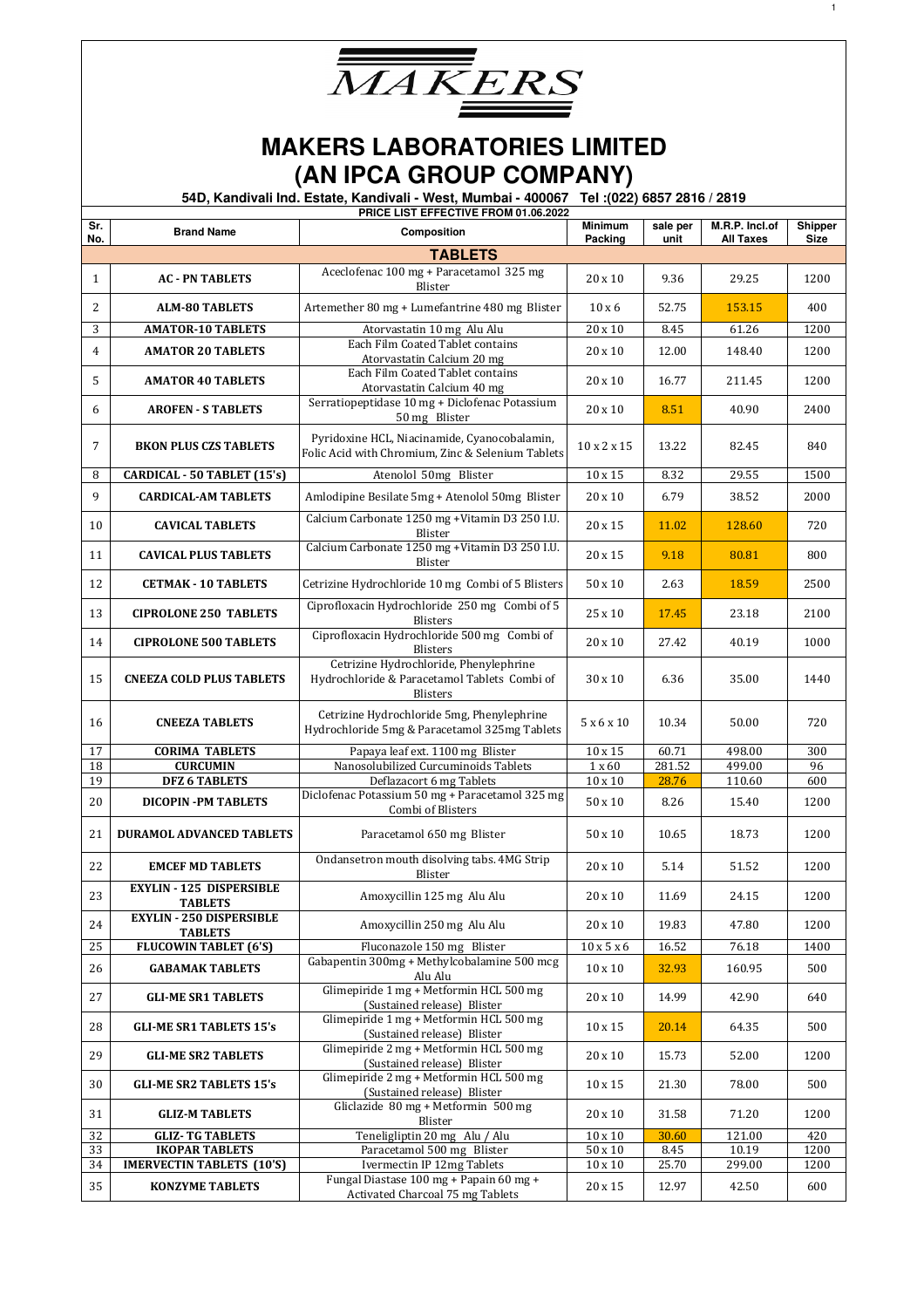| <i>MAKERS</i> |  |
|---------------|--|
|               |  |

|            |                                    | PRICE LIST EFFECTIVE FROM 01.06.2022                                                                                                                                                                                                                                                                                                                                                                                                                                                                                                                                            |                           |                  |                                    |                        |
|------------|------------------------------------|---------------------------------------------------------------------------------------------------------------------------------------------------------------------------------------------------------------------------------------------------------------------------------------------------------------------------------------------------------------------------------------------------------------------------------------------------------------------------------------------------------------------------------------------------------------------------------|---------------------------|------------------|------------------------------------|------------------------|
| Sr.<br>No. | <b>Brand Name</b>                  | <b>Composition</b>                                                                                                                                                                                                                                                                                                                                                                                                                                                                                                                                                              | <b>Minimum</b><br>Packing | sale per<br>unit | M.R.P. Incl.of<br><b>All Taxes</b> | Shipper<br><b>Size</b> |
| 36         | <b>LEVOCEE TABLETS</b>             | Levocetirizine Dihydrochloride 5mg Combi of 5<br><b>Blisters</b>                                                                                                                                                                                                                                                                                                                                                                                                                                                                                                                | 50 x 10                   | 3.49             | 48.15                              | 3000                   |
| 37         | <b>LEVOWIN TABLETS</b>             | Levofloxacin 500 mg Combi of Blisters                                                                                                                                                                                                                                                                                                                                                                                                                                                                                                                                           | 40 x 5                    | 18.85            | 45.24                              | 1800                   |
| 38         | <b>LOPIDE TABLETS</b>              | Loperamide HCL 2mg Blister                                                                                                                                                                                                                                                                                                                                                                                                                                                                                                                                                      | $50 \times 10$            | 2.88             | 9.61                               | 5000                   |
| 39         | <b>LORMAK TABLETS</b>              | Loratadine 10mg Blister                                                                                                                                                                                                                                                                                                                                                                                                                                                                                                                                                         | $20 \times 10$            | 8.08             | 65.70                              | 1200                   |
| 40         | <b>LOROQUINE - 250 TABLETS</b>     | Chloroquine Phosphate 250 mg Combi of 5<br>Blisters                                                                                                                                                                                                                                                                                                                                                                                                                                                                                                                             | 25 x 10                   | 11.32            | 12.24                              | 2000                   |
| 41         | <b>MAKAIR TABLETS</b>              | Montelukast Sodium 10mg & Levocetirizine HCL<br>5mg Alu Alu                                                                                                                                                                                                                                                                                                                                                                                                                                                                                                                     | 20 x 10                   | 18.97            | 144.80                             | 800                    |
| 42         | <b>MAKAIR-FX TABLETS</b>           | Montelukast Sodium 10mg & Fexofenadine 120mg                                                                                                                                                                                                                                                                                                                                                                                                                                                                                                                                    | 20 x 10                   | 34.88            | 210.00                             | 800                    |
| 43         | <b>MARD - 100 TABLETS</b>          | Alu Alu<br>Sildenafil 100 Mg Blister                                                                                                                                                                                                                                                                                                                                                                                                                                                                                                                                            | 30 x 4                    | 8.02             | 145.15                             | 1080                   |
| 44         | <b>MYALGESIC-PM TABLETS</b>        | Diclofenac Potassium 50 mg+Paracetamol 325<br>mg+ Chlorzoxazone 250 mg<br><b>Blisters</b>                                                                                                                                                                                                                                                                                                                                                                                                                                                                                       | 20 x 10                   | 14.69            | 49.50                              | 1200                   |
| 45         | <b>NIMUWIN PLUS M TABLETS</b>      | Nimesulide 100 mg + Paracetamol 325 mg<br><b>Blisters</b>                                                                                                                                                                                                                                                                                                                                                                                                                                                                                                                       | 20 x 10                   | 9.18             | 27.50                              | 1200                   |
| 46         | <b>NIMUWIN TABLETS</b>             | Nimesulide 100mg Combi of 5 Blisters                                                                                                                                                                                                                                                                                                                                                                                                                                                                                                                                            | $50 \times 10$            | 4.41             | 28.46                              | 2000                   |
| 47         | <b>NORTWIN TABLETS</b>             | Norfloxacin 400 mg + Tinidazole 600 mg Blister                                                                                                                                                                                                                                                                                                                                                                                                                                                                                                                                  | 10 x 10                   | 34.95            | 93.15                              | 1000                   |
| 48         | <b>OFIX TABLETS</b>                | Ofloxacin 200 mg Blister                                                                                                                                                                                                                                                                                                                                                                                                                                                                                                                                                        | 25x10                     | 13.77            | 73.40                              | 2000                   |
| 49         | <b>OFLOWIN - OZ TABLETS</b>        | Ofloxacin 200 mg + Ornidazole 500 mg Blister                                                                                                                                                                                                                                                                                                                                                                                                                                                                                                                                    | 20 x 10                   | 30.60            | 130.00                             | 900                    |
| 50         | <b>OFLOWIN TABLETS</b>             | Ofloxacin 200 mg Combi of 5 Blisters                                                                                                                                                                                                                                                                                                                                                                                                                                                                                                                                            | $25 \times 10$            | 13.77            | 80.70                              | 2500                   |
| 51         | <b>ONLYFOLIC TABLETS</b>           | Folic Acid Tablets IP 5 mg                                                                                                                                                                                                                                                                                                                                                                                                                                                                                                                                                      | 20 x 45                   | 10.89            | 70.05                              | 1200                   |
|            |                                    |                                                                                                                                                                                                                                                                                                                                                                                                                                                                                                                                                                                 |                           |                  |                                    |                        |
| 52         | <b>ONLYGLIPTIN-20 TABLETS</b>      | Teneligliptin Tablets 20 mg                                                                                                                                                                                                                                                                                                                                                                                                                                                                                                                                                     | $1 \times 10$             | 30.60            | 133.00                             | 420                    |
| 53         | <b>ONLYGLIPTIN- M 1000 TABLETS</b> | Teneligliptin 20mg & Melformin Hydrochloride<br>(Sustained Release) 1000mg Tablets                                                                                                                                                                                                                                                                                                                                                                                                                                                                                              | $2 \times 15$             | 73.44            | 280.00                             | 400                    |
| 54         | <b>ONLYGLIPTIN- M 500 TABLETS</b>  | Teneligliptin 20mg & Melformin Hydrochloride<br>(Sustained Release) 500mg Tablets                                                                                                                                                                                                                                                                                                                                                                                                                                                                                               | $2 \times 15$             | 63.65            | 240.00                             | 400                    |
| 55         | <b>PANTONIX-40 TABLETS</b>         | Pantoprazole Sodium 40 mg Alu Alu                                                                                                                                                                                                                                                                                                                                                                                                                                                                                                                                               | 20 x 15                   | 16.03            | 111.00                             | 2000                   |
| 56         | PANTONIX-D 40 TABLETS              | Pantoprazole Sodium 40 mg + Domperidone 10<br>mg Alu Alu                                                                                                                                                                                                                                                                                                                                                                                                                                                                                                                        | 20 x 10                   | 12.48            | 74.70                              | 2000                   |
| 57         | PANTONIX-D 20 TABLETS              | Pantoprazole Sodium 20 mg + Domperidone 10<br>mg Alu Alu                                                                                                                                                                                                                                                                                                                                                                                                                                                                                                                        | 20 x 10                   | 10.22            | 96.50                              | 2000                   |
| 58         | PREGMAK TABLETS                    | Doxylamine Succinate 10mg + Pyridoxine HCL<br>10mg+ Folic Acid 2.5mg Blister                                                                                                                                                                                                                                                                                                                                                                                                                                                                                                    | 20 x 10                   | 8.08             | 40.90                              | 2400                   |
| 59         | <b>OABZOFAST TABLETS</b>           | Each Coated Tablet Contains Extracts Of: Senna<br>(Cassia angustifolia)# Lf. 300 mg, Haritaki<br>(Terminalia chebula)# Fr. 150 mg, Ajwain (Carum<br>copticum)# Fr. 60 mg, Mulethi (Glycyrrhiza<br>glabra)# St. & Rt. 60 mg, Sonth<br>(Zingiber officinale)# Rz. 60 mg, Nishoth<br>(Operculina turpethum)# Rt. 25 mg, Hing (Ferula<br>foetida)# Oleo-gum Resin 25 mg, Powders Of:<br>Saunf (Foeniculum vulgare)# Fr. 110 mg,<br>Triphala (Amla, Baheda, Harad)* 60 mg,<br>Kalanamka* 25 mg, Sajjikhar* 10 mg, Oil Of:<br>Eranda (Ricinus communis)# Sd. 5 mg, Excipients<br>q.s. | $10 \times 1 \times 10$   | 16.16            | 80.00                              | 920                    |
| 60         | <b>SPA HAIR TABLETS</b>            | Biotin, Calcium D Pantothenate, Vitamins,<br>Minerals, Amino Acids With Soya Isoflavones and<br>Grape Seed Extract Tablets                                                                                                                                                                                                                                                                                                                                                                                                                                                      | $10 \times 3 \times 10$   | 32.07            | 199.00                             | 360                    |
| 61         | <b>SPASMAK WH TABLETS</b>          | Dicyclomine Hcl 20 Mg + Paracetamol 325 mg<br>Blister                                                                                                                                                                                                                                                                                                                                                                                                                                                                                                                           | $50 \times 10$            | 8.30             | 12.10                              | 1200                   |
| 62         | <b>SPIN - APM TABLETS</b>          | Aceclofenac 100 mg + Paracetamol 325 mg Combi<br>of Blisters                                                                                                                                                                                                                                                                                                                                                                                                                                                                                                                    | 20 x 10                   | 10.34            | 29.25                              | 1200                   |
| 63         | <b>SPIN - CP TABLETS</b>           | Aceclofenac 100 mg + Paracetamol 325 mg +<br>Chlorzoxazone 250mg Blister                                                                                                                                                                                                                                                                                                                                                                                                                                                                                                        | 20 x 10                   | 13.78            | 72.60                              | 1200                   |
| 64         | <b>SPIN - SP TABLETS</b>           | Aceclofenac 100 mg + Paracetamol 325 mg +<br>Serratiopeptidase 10 mg Alu Alu                                                                                                                                                                                                                                                                                                                                                                                                                                                                                                    | 20 x 10                   | 16.59            | 82.50                              | 600                    |
| 65         | <b>SPIN-TH4 TABLETS</b>            | Aceclofenac 100 mg + Thiocolchicoside 4 mg Alu<br>Alu                                                                                                                                                                                                                                                                                                                                                                                                                                                                                                                           | $10 \times 10$            | 35.37            | 160.00                             | 900                    |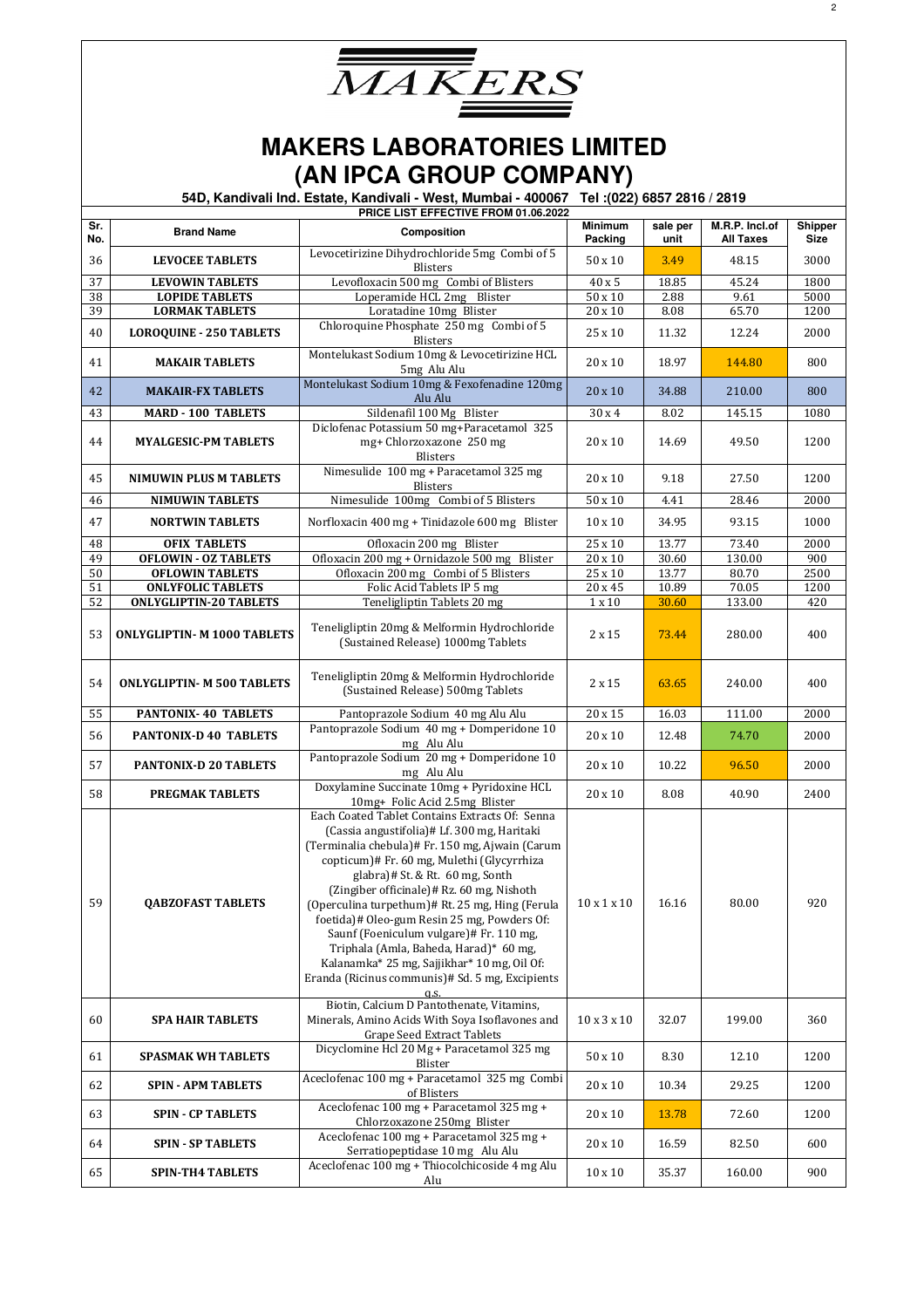

|                              | PRICE LIST EFFECTIVE FROM 01.06.2022             |                                                                                                                                                                                                                                                                                                                                                                                                                                                                                                                                                                                                                                                                                                                                                                                |                           |                  |                                    |                        |  |
|------------------------------|--------------------------------------------------|--------------------------------------------------------------------------------------------------------------------------------------------------------------------------------------------------------------------------------------------------------------------------------------------------------------------------------------------------------------------------------------------------------------------------------------------------------------------------------------------------------------------------------------------------------------------------------------------------------------------------------------------------------------------------------------------------------------------------------------------------------------------------------|---------------------------|------------------|------------------------------------|------------------------|--|
| Sr.<br>No.                   | <b>Brand Name</b>                                | Composition                                                                                                                                                                                                                                                                                                                                                                                                                                                                                                                                                                                                                                                                                                                                                                    | <b>Minimum</b><br>Packing | sale per<br>unit | M.R.P. Incl.of<br><b>All Taxes</b> | Shipper<br><b>Size</b> |  |
| 66                           | <b>TIDOXYL CLV TABLETS</b>                       | Each Film Coated Tablet contains<br>Amoxycillin Trihydrate IP equi. to Amoxycillin<br>500mg, Potassium Clavulanate Diluted IP equi. to<br>Clavulanic Acid 125mg Excipients q.s.                                                                                                                                                                                                                                                                                                                                                                                                                                                                                                                                                                                                | $10 \times 10$            | 89.47            | 197.94                             | 400                    |  |
| 67                           | VIVEGO M 1000 TAB                                | Vildagliptin 50 mg & Metformin Hydrochloride<br>1000 mg Tablets                                                                                                                                                                                                                                                                                                                                                                                                                                                                                                                                                                                                                                                                                                                | 5 x 2 x 15                | 75.89            | 430.00                             | 400                    |  |
| 68                           | VIVEGO M 500 TAB                                 | Vildagliptin 50 mg & Metformin Hydrochloride 500<br>mg Tablets                                                                                                                                                                                                                                                                                                                                                                                                                                                                                                                                                                                                                                                                                                                 | 5 x 2 x 15                | 56.30            | 400.00                             | 400                    |  |
| 69                           | <b>WINTIL CHEWABLE TABLETS</b>                   | Albendazole 400mg Combi of 20 Blisters                                                                                                                                                                                                                                                                                                                                                                                                                                                                                                                                                                                                                                                                                                                                         | $200 \times 1$            | 2.94             | 8.60                               | 5400                   |  |
| 70                           | WINZIP 250                                       | Azithromycin Tablets IP 250mg                                                                                                                                                                                                                                                                                                                                                                                                                                                                                                                                                                                                                                                                                                                                                  | 20x1x6                    | 39.17            | 69.78                              | 1000                   |  |
| 71                           | WINZIP 500                                       | Azithromycin Tablets IP 500mg                                                                                                                                                                                                                                                                                                                                                                                                                                                                                                                                                                                                                                                                                                                                                  | 20x1x3                    | 39.17            | 70.39                              | 1000                   |  |
| 72                           | WIN-CHOLECALCIFEROL                              | Cholecalciferol 60,000 IU Tablets                                                                                                                                                                                                                                                                                                                                                                                                                                                                                                                                                                                                                                                                                                                                              | $10 \times 1 \times 4$    | 15.79            | 99.02                              | 900                    |  |
| 73                           | <b>WIN-MPREDNI-8 TABLETS</b>                     | Methylprednisolone IP 8mg Tablets                                                                                                                                                                                                                                                                                                                                                                                                                                                                                                                                                                                                                                                                                                                                              | 75 x 20 x 10              | 24.85            | 52.07                              | 1500                   |  |
| 74                           | ZIB - 100 DISPERSIBLE TABLETS                    | Cefixime 100 mg Alu Alu                                                                                                                                                                                                                                                                                                                                                                                                                                                                                                                                                                                                                                                                                                                                                        | $10 \times 10$            | 30.36            | 115.35                             | 560                    |  |
| 75                           | ZIB-200 TABLETS                                  | Cefixime 200 mg Alu Alu                                                                                                                                                                                                                                                                                                                                                                                                                                                                                                                                                                                                                                                                                                                                                        | $10 \times 10$            | 48.04            | 107.74                             | 450                    |  |
| 76                           | <b>ZIB-OFLO TABLETS</b>                          | Cefixime 200 mg + Ofloxacin 200mg Alu Alu                                                                                                                                                                                                                                                                                                                                                                                                                                                                                                                                                                                                                                                                                                                                      | $10 \times 10$            | 64.08            | 137.90                             | 450                    |  |
| 77                           | <b>ZINCOKON TABLETS</b>                          | Each Film Coated Tablet contains<br>(Approx) Energy 2.26 Kcal, Carbohydrate 0.462g.<br>Protein 0.047g, Fat 0.024g, Sugar Nil, Sodium<br>0.94mg, Grape Seed Extract 50mg, Vitamin C<br>(Ascorbic Acid) 30mg, Vitamin B3 (Niacinamide)<br>18mg, Vitamin E (Acetate) 9mg, Vitamin B5<br>(Pantothenic Acid) 3mg, Ribofavin Sodium<br>Phosphate 1.5mg, Thiamine Mononitrate 1.4mg,<br>Pyridoxine HCL 1mg, Vitamin A (Acetate) 450mcg,<br>Vitamin B9 (Folic Acid) 100mcg, Vitamin B7<br>(Biotin) 15mcg, Vitamin D3 (Cholecalciferol)<br>200IU, Vitamin B12 (Cyanocobalamin) 0.750mcg,<br>Magnesium Oxide 58mg, Zinc Oxide<br>10mg, Manganese Sulphate 0.75mg, Copper<br>Sulphate Pentahydrate 0.300mg, Potassium Iodide<br>100mcg, Sodium Selenite 30mcg, Chromium<br>Chloride 10mcg | 5 x 2 x 15                | 36.48            | 108.00                             | 400                    |  |
|                              |                                                  | <b>CAPSULES</b>                                                                                                                                                                                                                                                                                                                                                                                                                                                                                                                                                                                                                                                                                                                                                                |                           |                  |                                    |                        |  |
| 78                           | <b>EXYLIN-250 CAPSULES</b>                       | Amoxycillin 250 mg Combi of Blisters                                                                                                                                                                                                                                                                                                                                                                                                                                                                                                                                                                                                                                                                                                                                           | 20 x 10                   | 20.01            | 26.93                              | 1200                   |  |
| 79                           | <b>EXYLIN-500 CAPSULES</b>                       | Amoxycillin 500 mg Blister                                                                                                                                                                                                                                                                                                                                                                                                                                                                                                                                                                                                                                                                                                                                                     | $10 \times 10$            | 34.33            | 80.26                              | 600                    |  |
| 80                           | <b>HYDIT 100 CAPSULES</b>                        | Itraconazole 100 mg Blister                                                                                                                                                                                                                                                                                                                                                                                                                                                                                                                                                                                                                                                                                                                                                    | 10x4                      | 17.99            | 142.50                             | 400                    |  |
| 81                           | <b>HYDIT 200 CAPSULES</b>                        | Itraconazole 200 mg Blister                                                                                                                                                                                                                                                                                                                                                                                                                                                                                                                                                                                                                                                                                                                                                    | 10x4                      | 31.33            | 208.50                             | 400                    |  |
| 82                           | <b>LOPIDE CAPSULES</b>                           | Loperamide HCL 2mg Blister                                                                                                                                                                                                                                                                                                                                                                                                                                                                                                                                                                                                                                                                                                                                                     | 20 x 10                   | 7.34             | 20.12                              | 1000                   |  |
| 83                           | <b>OMPEC-20 CAPSULES 20's</b>                    | Omeprazole 20 mg Alu Alu                                                                                                                                                                                                                                                                                                                                                                                                                                                                                                                                                                                                                                                                                                                                                       | 20 x 20                   | 18.85            | 56.00                              | 600                    |  |
| 84                           | <b>OMPEC-DM CAPSULES</b>                         | Omeprazole 20 mg & Domperidone 10 mg Alu Alu                                                                                                                                                                                                                                                                                                                                                                                                                                                                                                                                                                                                                                                                                                                                   | 20 x 10                   | 10.65            | 71.10                              | 900                    |  |
| 85                           | <b>PANTONIX - DSR CAPSULES</b>                   | Pantoprazole 40 mg + Domperidone 30mg<br>(sutained release) Alu Alu                                                                                                                                                                                                                                                                                                                                                                                                                                                                                                                                                                                                                                                                                                            | 20 x 10                   | 17.20            | 141.50                             | 600                    |  |
| 86                           | <b>RABIDONE DSR CAPSULES</b>                     | Rabeprazole Sodium 20mg + Domperidone 30 mg<br>(sutained release) Alu Alu                                                                                                                                                                                                                                                                                                                                                                                                                                                                                                                                                                                                                                                                                                      | 20 x 10                   | 14.63            | 120.10                             | 800                    |  |
| 87                           | <b>WIN ITRACONAZOLE 200</b>                      | Itraconazole 200mg Blister                                                                                                                                                                                                                                                                                                                                                                                                                                                                                                                                                                                                                                                                                                                                                     | $1 \times 10$             | 71.60            | 365.00                             | 640                    |  |
| <b>SOFT GELATIN CAPSULES</b> |                                                  |                                                                                                                                                                                                                                                                                                                                                                                                                                                                                                                                                                                                                                                                                                                                                                                |                           |                  |                                    |                        |  |
| 88                           | <b>GENWIN PLUS SOFTGEL</b><br><b>CAPSULES</b>    | Alpha Lipoic Acid USP 50 mg, Mecobalamin JP<br>1500 mcg, Omega 3 Fatty Acid BP 500 mg,<br>Chromium Picolinate USP 200 mcg, Selenium<br>Dioxide BP 75 mcg                                                                                                                                                                                                                                                                                                                                                                                                                                                                                                                                                                                                                       | $10 \times 1 \times 10$   | 66.71            | 249.00                             | 600                    |  |
| 89                           | <b>POWERKON PLUS SOFT GEL</b><br><b>CAPSULES</b> | Multi Vitamin, Multi Minerals with Ginseng Blister                                                                                                                                                                                                                                                                                                                                                                                                                                                                                                                                                                                                                                                                                                                             | $10 \times 10$            | 22.28            | 130.55                             | 500                    |  |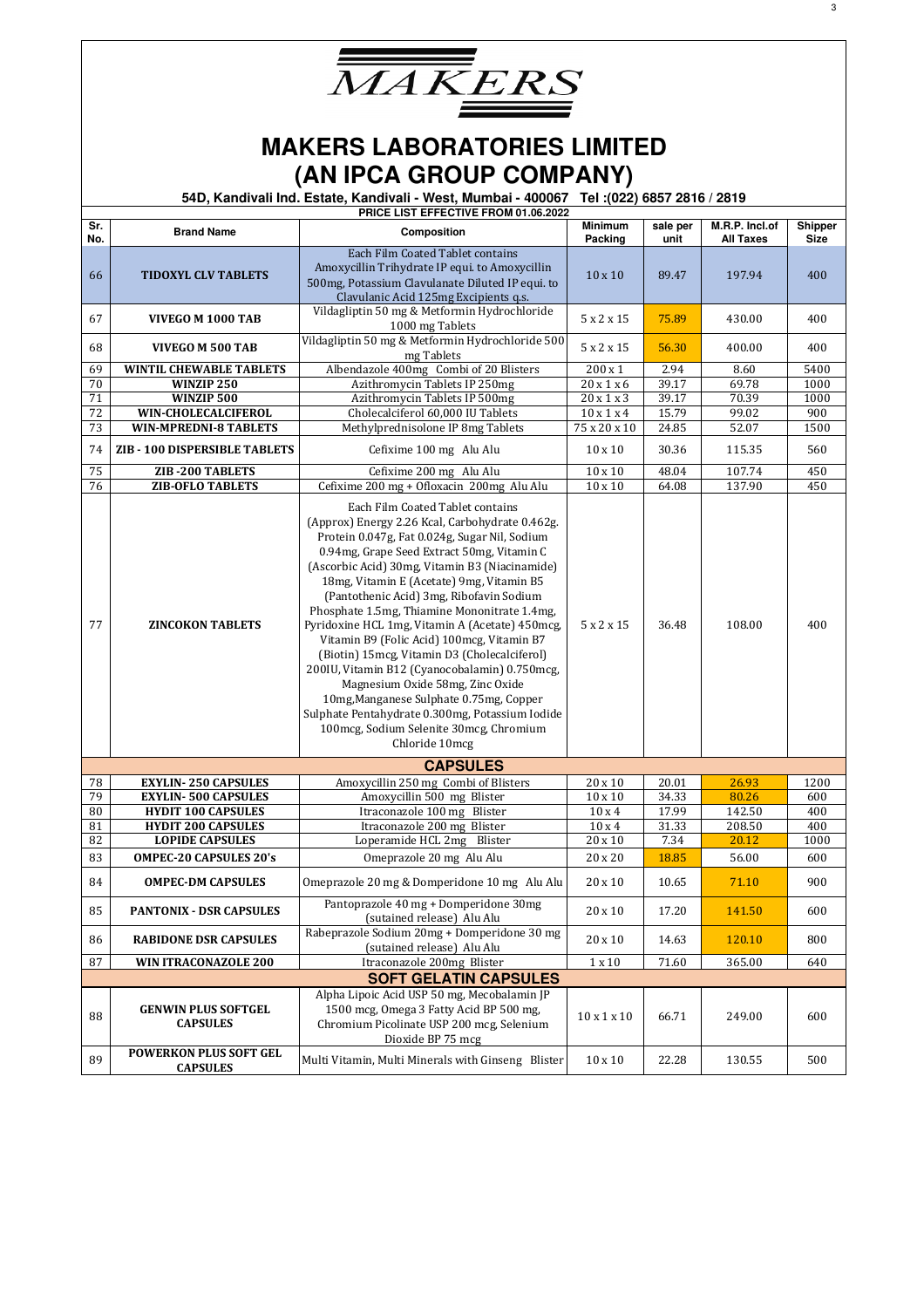

|            |                                                   | PRICE LIST EFFECTIVE FROM 01.06.2022                                                                                                                         | <b>Minimum</b> |                  |                                    |                        |
|------------|---------------------------------------------------|--------------------------------------------------------------------------------------------------------------------------------------------------------------|----------------|------------------|------------------------------------|------------------------|
| Sr.<br>No. | <b>Brand Name</b>                                 | Composition                                                                                                                                                  | Packing        | sale per<br>unit | M.R.P. Incl.of<br><b>All Taxes</b> | Shipper<br><b>Size</b> |
| 90         | <b>WINCOPENE PLUS SOFT GEL</b><br><b>CAPSULES</b> | Lycopene + Multi Vitamin + Selenium + Zinc<br>Blister                                                                                                        | $10 \times 10$ | 20.51            | 109.40                             | 500                    |
|            |                                                   | <b>CREAM / OINTMENT</b>                                                                                                                                      |                |                  |                                    |                        |
| 91         | <b>AROFEN PLUS GEL</b>                            | Diclofenac Sodium 1.0 % w/w+Linseed Oil 3.0%<br>$w/w +$ Methyl Salicylate 10.0 % $w/w +$ Menthol<br>5.0% w/w + Benzyl Alcohol $1.0\%$ w/w 30 gm<br>Lami Tube | 20 Tubes       | 20.20            | 78.65                              | 400                    |
| 92         | AROFEN PLUS GEL (15 gm)                           | Diclofenac Sodium 1.0 % w/w+Linseed Oil 3.0%<br>w/w+ Methyl Salicylate 10.0 % w/w + Menthol<br>5.0% w/w + Benzyl Alcohol $1.0\%$ w/w 15 gm<br>Lami Tube      | 200 Tubes      | 12.48            | 70.00                              | 600                    |
| 93         | <b>CLOMAK - BH CREAM</b>                          | Clotrimazole 1.0% w/w + Belcomethasone<br>Dipropionate 0.025% w/w + Chlorocresol 0.2 %<br>w/w 15 gm Lami Tube                                                | 20 Tubes       | 10.16            | 47.80                              | 480                    |
| 94         | <b>CLOWIN GM CREAM</b>                            | Clobetasol Propionate 0.05% w/w + Neomycin<br>0.5% w/w +Miconazole Nitrate 2.0% w/w +<br>Chlorocresol 0.1% w/w 10 gm Lami Tube                               | 24 Tubes       | 9.79             | 27.10                              | 1008                   |
| 95         | <b>CLOWIN GM CREAM 20 GM</b>                      | Clobetasol Propionate 0.05% w/w + Neomycin<br>0.5% w/w +Miconazole Nitrate 2.0% w/w +<br>Chlorocresol 0.1% w/w 20 gm Lami Tube                               | 20 Tubes       | 14.57            | 108.00                             | 400                    |
| 96         | <b>LILUCON CREAM</b>                              | Luliconazole Cream 1% w/w, Cream Base 30 gm<br>Lami Tube                                                                                                     | 10 Tube        | 28.27            | 249.00                             | 400                    |
| 97         | <b>MAKERS BEAUTY CREAM</b>                        | Hydroquinone 2% w/w+ Tretinoin 0.025% w/w +<br>Mometasone Furoate 01% w/w, Cream Base 15<br>gm Lami Tube                                                     | 12 Tubes       | 25.58            | 182.80                             | 360                    |
| 98         | <b>MYCOZOLE-F CREAM</b>                           | Miconazole Nitrate 2% w/w + Fluocinolone<br>Acetonide 0.01% w/w + Chlorocresol 0.1% w/w<br>15 gm Lami Tube                                                   | 20 Tubes       | 12.24            | 44.95                              | 600                    |
| 99         | <b>SPA HEAL CREAM</b>                             | Composition:<br>Sala Quath 20% w/w, Kampilla 20%w/w<br>Daruharidra 5%w/w, Manjishtha 5%w/w<br>Alum 2%w/w, Cream base 25 gm Tube                              | 10 Tube        | 21.91            | 50.00                              | 144                    |
| 100        | <b>WINODERM 10 CREAM</b>                          | Beclomethasone Dipropionate 0.025% w/w+<br>Clotrimazole 1% w/w+<br>Neomycin base 0.5% w/w+Chlorocresol 0.1 %<br>w/w 10 gm Lami Tube                          | 20 Tubes       | 8.69             | 43.85                              | 640                    |
| 101        | <b>WINODERM 5 CREAM</b>                           | Beclomethasone Dipropionate 0.025% w/w+<br>Clotrimazole 1% w/w+<br>Neomycin base 0.5% w/w+Chlorocresol 0.1 %<br>5 gm Lami Tube<br>w/w                        | 40 Tubes       | 6.67             | 29.20                              | 1200                   |
| 102        | <b>WINODINE OINTMENT</b>                          | Povidone - Iodine 5% w/w 15 gm Lami Tube                                                                                                                     | 20 Tubes       | 13.22            | 33.25                              | 600                    |
| 103        | <b>WIN-SOFRA</b>                                  | Fradiomycin Sulphate 0.5% w/w 15 gm Lami<br>Tube                                                                                                             | 25 Tubes       | 10.16            | 38.65                              | 600                    |
|            |                                                   | <b>DRY SYRUP</b>                                                                                                                                             |                |                  |                                    |                        |
| 104        | <b>CEFIMAK DRY SYRUP</b>                          | Cephalexin 125 mg / 5 ml HDPE Bottle 30ml                                                                                                                    | 36 Bottles     | 17.63            | 44.52                              | 432                    |
| 105        | <b>EXYLIN DRY SYRUP</b>                           | Amoxycillin 125 mg / 5 ml HDPE Bottle 30ml                                                                                                                   | 36 Bottles     | 13.53            | 30.45                              | 432                    |
| 106        | <b>EXYLIN CLV KID DRY SYRUP</b>                   | Amoxycillin and Potassium Clavulanate Oral Dry<br>Syrup Glass Bottel 30ml in a monocarton                                                                    | 25 Bottles     | 28.76            | 60.48                              | 200                    |
| 107        | <b>ZIB DRY SYRUP</b>                              | Cefixime 50mg HDPE Bottle 30ml                                                                                                                               | 25 Bottles     | 20.20            | 49.05                              | 400                    |
|            |                                                   | <b>SYRUPS / ORAL SUSPENSIONS</b>                                                                                                                             |                |                  |                                    |                        |
| 108        | <b>BKON PLUS ZN SYRUP</b>                         | Multi vitamin, Multi Mineral with L-Lysine Dark<br>Amber pet bottle 200ml                                                                                    | 60 Bottles     | 30.60            | 143.50                             | 60                     |
| 109        | <b>CETRI-10 SYRUP</b>                             | Cetirizine Hydrochloride 5 mg / 5 ml Pet bottle<br>with measuring cap 30ml                                                                                   | 40 Bottles     | 11.20            | 19.58                              | 200                    |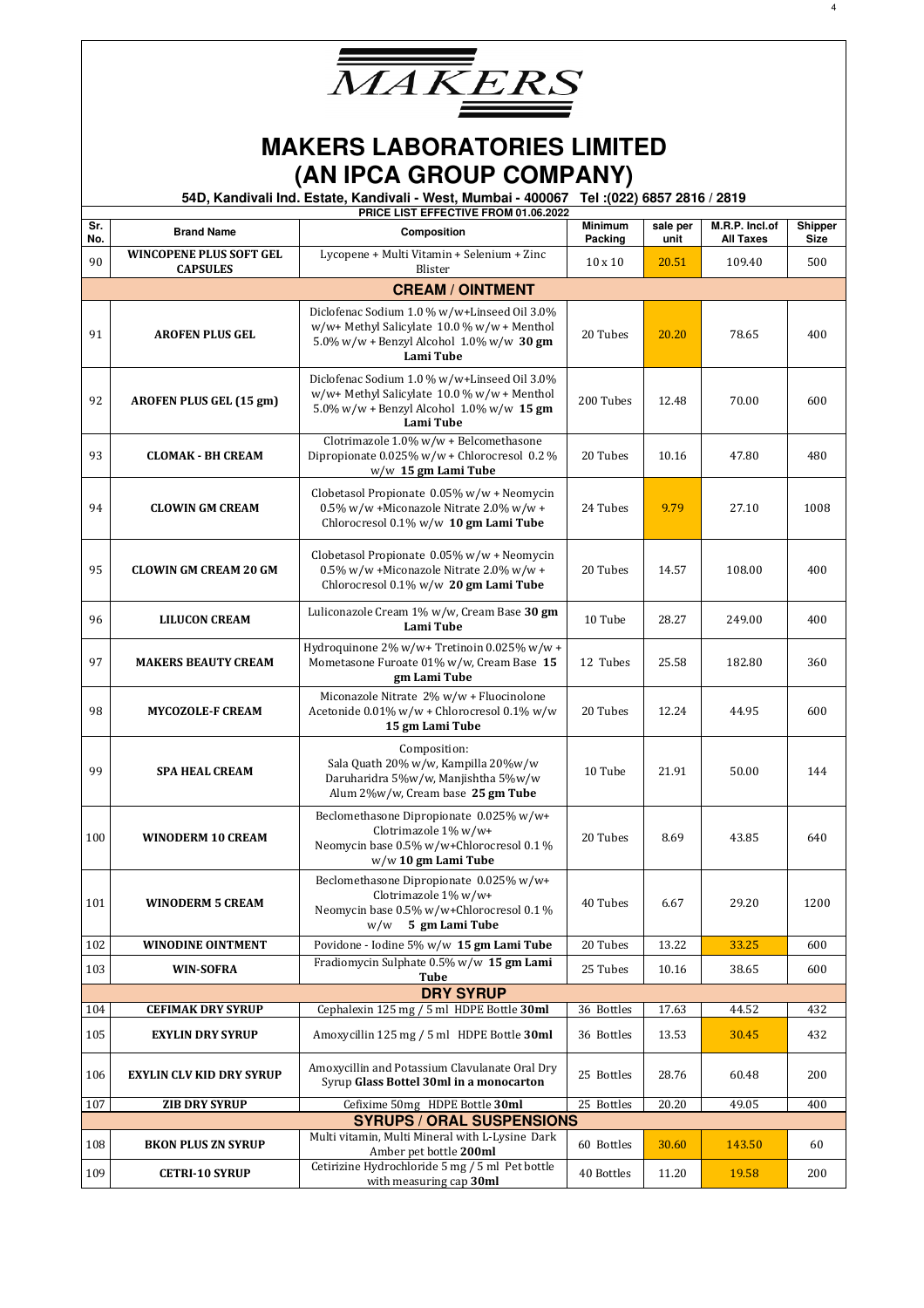

|            |                               | <b>PRICE LIST EFFECTIVE FROM 01.06.2022</b>                                                                                                                     |                           |                  |                                    |                 |
|------------|-------------------------------|-----------------------------------------------------------------------------------------------------------------------------------------------------------------|---------------------------|------------------|------------------------------------|-----------------|
| Sr.<br>No. | <b>Brand Name</b>             | Composition                                                                                                                                                     | <b>Minimum</b><br>Packing | sale per<br>unit | M.R.P. Incl.of<br><b>All Taxes</b> | Shipper<br>Size |
| 110        | <b>COFFWIN - DXP SYRUP</b>    | Dextromethorphan 10 mg + C.P.M 2 mg +<br>Phenylephrine 5 mg per 5ml Orange Pet Bottle<br>with measuring cup 100ml                                               | 30 Bottles                | 17.75            | 84.75                              | 128             |
| 111        | <b>COFFWIN-EX SYRUP</b>       | Ambroxol HCL 15 mg + Terbutaline Sulphate 1.25<br>mg + Guaiphensin 50 mg + Menthol 2.5 mg per 5<br>ml Dark Amber Pet Bottle with measuring cup<br>100ml         | 20 Bottles                | 19.22            | 80.00                              | 120             |
| 112        | <b>COFFWIN SYRUP</b>          | Diphenhydramine 14.08 mg + Ammonium<br>Chloride 138 mg +Sodium Citrate 57.03 mg +<br>Menthol 1.14 mg per 5 ml<br>Dark Amber pet bottle with measuring cup 100ml | 20 Bottles                | 13.22            | 73.05                              | 120             |
| 113        | <b>COFFWIN-AMB SYRUP</b>      | Ambroxol 30 mg + Guaiphensin 100 mg +<br>Terbutaline Sulphate 3 mg + Menthol 2mg per 10<br>ml Orange Pet Bottle with measuring cup 100ml                        | 20 Bottles                | 23.50            | 73.05                              | 120             |
| 114        | <b>COFFWIN NATURAL SYRUP</b>  | Harbal cough Syrup 100ML                                                                                                                                        | 20 Bottles                | 22.28            | 80.00                              | 120             |
| 115        | <b>DOM-ONE SUSPENSION</b>     | Domperidone 5mg / 5ml Dark Amber pet bottle<br>30ml                                                                                                             | 25 Bottles                | 11.63            | 28.82                              | 200             |
| 116        | <b>DURAMOL- DS SUSPENSION</b> | Paracetamol 250 mg / 5 ml Dark Amber Pet Bottle<br>with measuring cup 60ml                                                                                      | 25 Bottles                | 14.10            | 39.00                              | 200             |
| 117        | <b>DURAMOL SUSPENSION</b>     | Paracetamol 125 mg / 5 ml Dark Amber Pet Bottle<br>with measuring cup 60ml                                                                                      | 25 Bottles                | 13.10            | 19.18                              | 200             |
| 118        | <b>EMCEF SYRUP</b>            | Ondansetron syrup 30ml with M.cup Dark Amber<br>pet bottle 30ml                                                                                                 | 20 Bottles                | 10.16            | 38.30                              | 200             |
| 119        | <b>FERTIMAK FORTE SYRUP</b>   | Iron, Cyanocobalamin,<br>Folic Acid, Pyridoxine with Zinc & Sorbitol Syrup<br>300ml                                                                             | 1 Bottles                 | 40.88            | 159.20                             | 36              |
| 120        | <b>LIVOKON ZYME DS SYRUP</b>  | A Herbal Liver Care Formula with Digestive<br>Enzyme. 225 ml Pet Bottle in a monocarton                                                                         | 1 Bottles                 | 42.41            | 211.10                             | 36              |
| 121        | <b>MAKAIR SUSPENSION</b>      | Montelukast Sodium 4 mg + Levocetirizine<br>Dihydrochloride 2.5 mg Dark Amber Pet Bottle<br>with measuring cup 30ml                                             | 25 Bottles                | 18.73            | 80.35                              | 100             |
| 122        | <b>OFLOWIN SUSPENSION</b>     | Ofloxacin 50mg / 5 ml Dark Amber Pet Bottle<br>with measuring cup 30ml                                                                                          | 20 Bottles                | 10.47            | 30.00                              | 160             |
| 123        | <b>PEPCURE-MPS (MINT)</b>     | Each 5ml contains: Dried Aluminium Hydroxide<br>Gel 200mg, Magnesium Hydroxide IP 200mg,<br>Polydimethylsiloxane IP 25mg                                        | 12 Bottles                | 24.36            | 100.95                             | 72              |
| 124        | <b>SNEEZA-P SUSPENSION</b>    | Paracetamol 125 mg + Phenylephrine HCL 2.5 mg<br>+ C.P.M 1 mg per 5 ml Dark Amber pet bottle with<br>measuring cup_60ml                                         | 20 Bottles                | 14.08            | 56.20                              | 240             |
| 125        | <b>WINCOPENE SYRUP</b>        | Lycopene with Multi Vitamin & Multi Minerals<br>Dark Amber pet bottle 200ml                                                                                     | 15 Bottles                | 30.11            | 265.10                             | 60              |
| 126        | <b>WINDEX-BR SYRUP</b>        | Diphenhydramine 14.08 mg +Ammonium Chloride<br>138 mg +Sodium Citrate 57.03 mg +Menthol 1.14<br>mg per 5 ml Amber pet bottle with measuring cup<br>60ml         | 25 Bottles                | 9.79             | 40.90                              | 200             |
| 127        | <b>WINDEX-GR SYRUP</b>        | Terbutaline 1.25 mg + Bromhexine 2 mg +<br>Guaiphensin 50 mg + Menthol 0.5 mg Per 5 ml<br>Green pet bottle with measuring cup 60ml                              | 25 Bottles                | 13.04            | 46.70                              | 200             |
| 128        | <b>WINTIL SUSPENSION</b>      | Albendazole 200 mg / 5 ml Dark Amber Glass<br>bottle 10ml                                                                                                       | 30 Bottles                | 8.57             | 17.92                              | 240             |
| 129        | <b>WIN-ALKALINE</b>           | Disodium Hydrogen Citrate 1.53gm / 5 ml Dark<br>Amber Pet bottle 100ml                                                                                          | 25 Bottles                | 23.26            | 78.55                              | 100             |
| 130        | <b>WIN-ENZYME</b>             | Papain 60 mg, L-Lysine HCI 15 mg / 5 ml Dark<br>Amber Pet bottle 200ml                                                                                          | 1 Bottle                  | 25.70            | 114.85                             | 60              |
|            |                               | <b>INJECTABLE</b>                                                                                                                                               |                           |                  |                                    |                 |
| 131        | <b>ARTEMAK AB INJECTION</b>   | Alpa-Beta Arteether 150 mg / 2 ml Combi of 5<br><b>Blisters</b><br>(Light Amber Ampoule)                                                                        | 110<br>Ampoules           | 19.89            | 144.70                             | 1320            |
| 132        | <b>ARTEMAK PL INJECTION</b>   | Alpa-Beta Arteether 150 mg / 2 ml with Ethyl<br>Oleate Combi of 5 Blisters<br>(Light Amber Ampoule)                                                             | 110<br>Ampoules           | 19.03            | 159.10                             | 1320            |